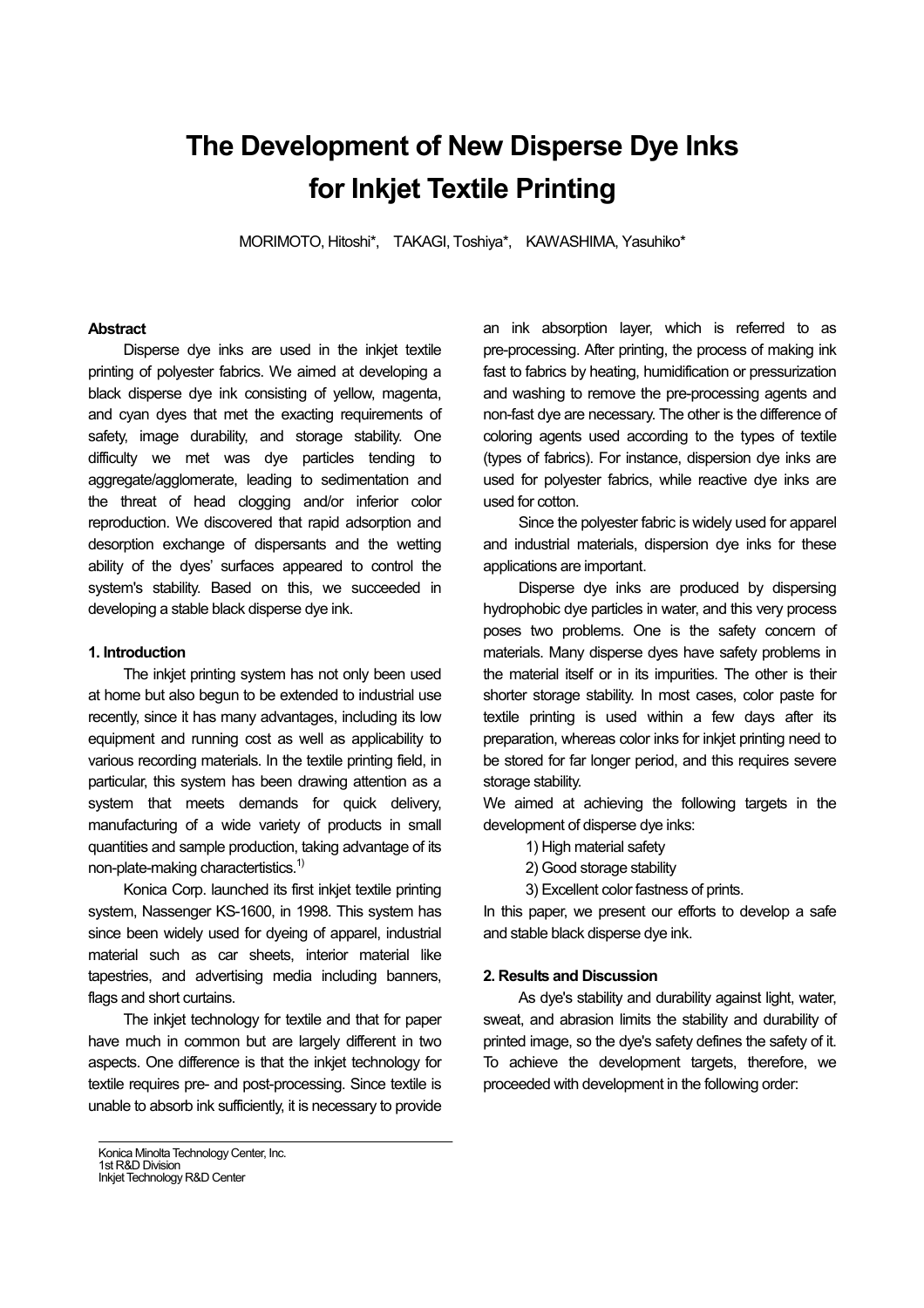1) To choose a group of stable and durable dyes

2) To pickup a very safe dye from the chosen group

3) To develop a disperse formulation having excellent storage stability using thus selected dye

#### **2.1. Image Durability**

We examined the dye's stability ratings in conventional screen-printing systems, and chose stable yellow, magenta, cyan, and black dyes. We then checked their stability and durability in inkjet textile prints.

# **2.2. Dye Safety**

Dye safety was of our paramount concern. We evaluated the mutagenicity of selected stable dyes, and most were found positive in AMES testing. We did find yellow, magenta, and cyan dyes that satisfied safety as well as specifications for image stability and durability. But unfortunately no black dye tested negative. Therefore we decided to formulate a black ink by combining yellow, magenta, and cyan dyes.

#### **2.3. Storage Stability**

We worked on the development of a black disperse dye ink having excellent storage stability by mixing the yellow, magenta and cyan dyes selected based on the results of the stability and safety evaluation.



*Fig. 1 Sedimentation properties of three inks*

First, dispersion conditions including formulation and machine conditions were optimized for each dye, and then three were mixed into Bk ink (ink 1). As a result, dispersion formulations including the types of dispersant became different for different color dyes.

Fig. 1 shows the sedimentation properties of the three inks. The horizontal axis shows relative centrifugal force and the vertical axis shows the relative absorbance of the inks. Absorbance of ink 1 decreased with the increase of centrifugation force, and dye particle sedimentation was thus indicated.

When ink 1 was filtered with a metal mesh, colored inclusions were caught on the filter. Fig. 2 shows an electron microscopic view of the colored inclusion. It was revealed that dye particles aggregated/agglomerated to form larger particles (dye flocculation).



# *Fig. 2 Ink1 Flocculation*

Change in the amount of free, unadsorbed dispersant to particle surface was examined to clarify the cause of this flocculation. Fig. 3 shows change in the free dispersant concentration with elapse of time. The horizontal axis shows relative storage period, and the vertical axis shows change in the amount of free dispersant in terms of the ratio of initial amount of dispersants to the amount after storage with time. Since free dispersant B decreased with time in Fig. 3, we assumed that adsorption and desorption of the dispersant occurred on particle surfaces, leading to the instability of the system, and that this resulted in occurrence of the dye ink flocculation, leading to sedimentation.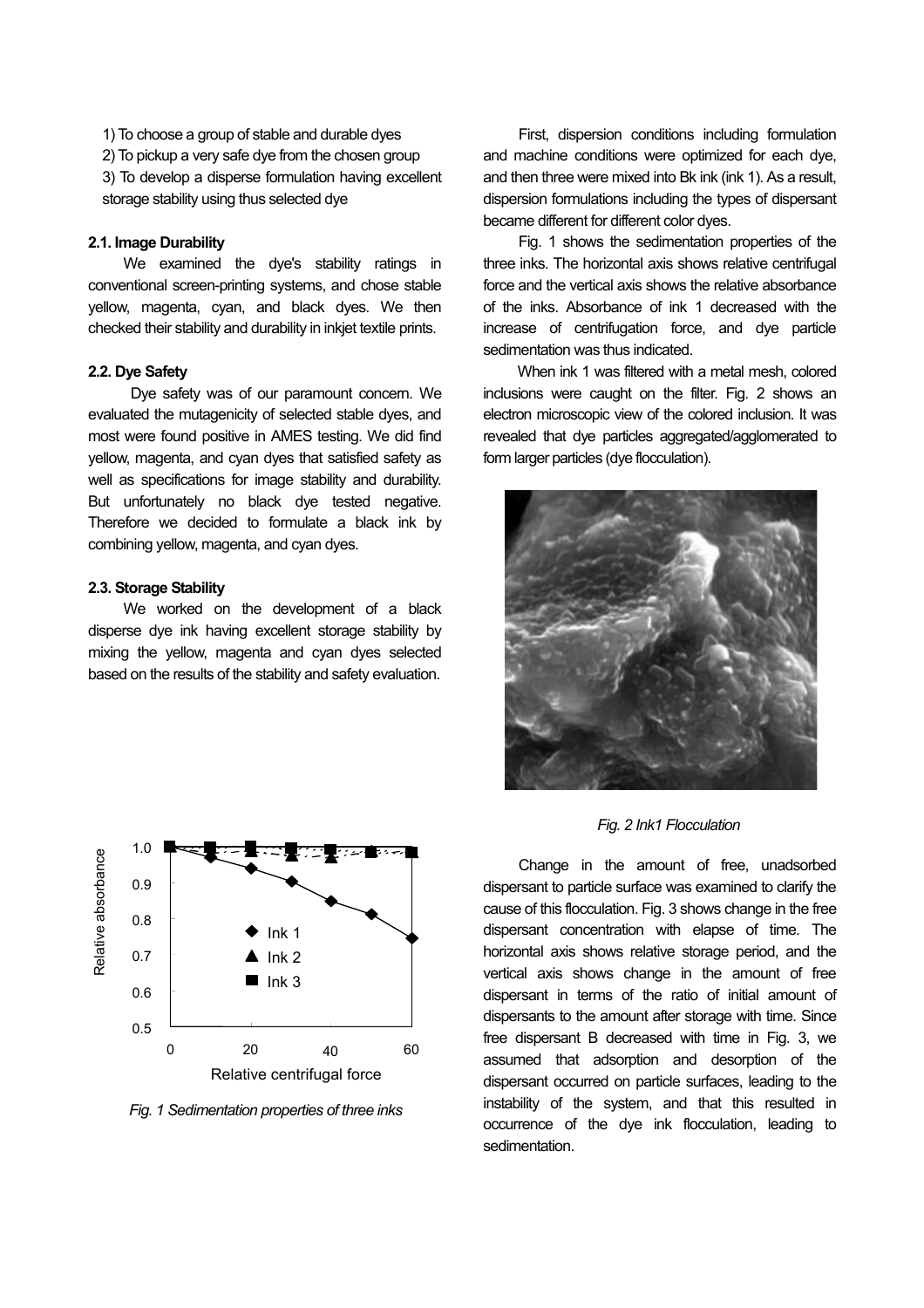

*Fig.3 Decrease of unadsorbed dispersant in Ink 1* 

Based on the results for ink 1, ink 2 was formulated with unified dispersion formulation using the same dispersant for all three dyes. Fig. 4 shows the viscoelasticity of ink 1, 2 and 3. The horizontal axis shows shear rate and the vertical axis shows viscosity. The increased viscosity of ink 2 at the low shear rate was observed.



*Fig. 4 Viscoelasticity of three inks*

 When ink 2 was filtered with a metal mesh and inclusions caught with the filter were examined by electron microscopy, ink flocculation was observed (Fig.  $5$ .<sup>3)</sup> This was identified as Dye C by spectroscopic analysis.



*Fig.5 Ink 2 flocculation*

Surface energy of three dyes comprising ink 2 was measured. The results are shown in Fig. 6. The vertical axis shows the wet ability of the dye surfaces. In this graph higher the value means that the dye surface gets wet easier, indicating that dye C is more difficult to get wet.

Judging from the above results for ink 2, we concluded that insufficient adsorption of the dispersant to  $\mathsf{dye}$  C surface induced flocculation. $4,5$ )



*Fig. 6 Ink 2 dye surface energy*

Based on the results for inks 1 and 2, ink 3 was made by using the same dispersant to the three dyes to prevent adsorption-desorption phenomenon. In addition to this, introducing an auxiliary agent for the dispersion of dye C to prevent its flocculation was found effective for stable dispersion.

As a consequence, neither sedimentation nor structural viscosity of ink 3 was observed, as we